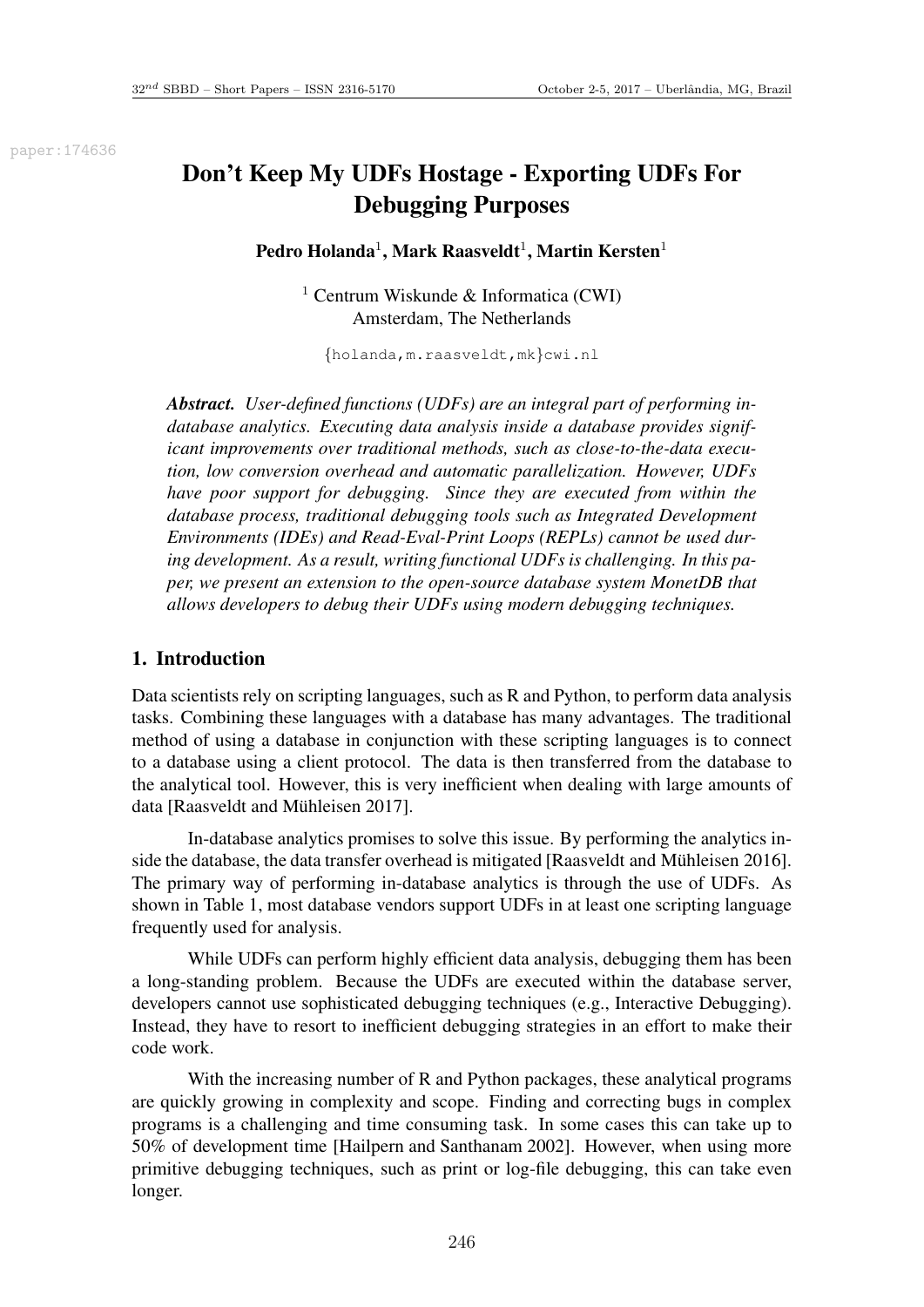| <b>DBMS</b>     | Python | $\mathbf R$    |  |  |  |
|-----------------|--------|----------------|--|--|--|
| Greenplum       | X      | X              |  |  |  |
| DB <sub>2</sub> |        |                |  |  |  |
| MonetDB         | X      | X              |  |  |  |
| MySQL           |        |                |  |  |  |
| Oracle          |        | X              |  |  |  |
| PostgreSQL      | X      | X              |  |  |  |
| Redshift        | X      |                |  |  |  |
| SQL Server      | X      | X              |  |  |  |
| SQLite          | X      |                |  |  |  |
| Vertica         |        | $\overline{X}$ |  |  |  |

|  |  | <b>Table 1. DBMSs Support for UDFs</b> |  |  |
|--|--|----------------------------------------|--|--|
|--|--|----------------------------------------|--|--|

In this paper, we propose a solution to this problem. From within a client connected to a database, we ask the user to provide us with a problematic SQL statement that they want to debug. We then analyze it, and extract any required input data from the database server. We transfer the input data and the source code of the UDF to the client. Finally, we execute the function in the client process exactly as it would have been executed in the database server. The developer can then easily use interactive debugging tools to aid him in creating and modifying the UDFs.

The main contributions of this paper are:

- We introduce a novel strategy that allows developers to use interactive debugging techniques in conjunction with UDFs.
- We provide an Open-Source implementation of our work for the popular database MonetDB.
- We show our debugging framework being used for a concrete use-case, and compare it against the old ways of debugging UDFs.

Outline. This paper is organized as follows. Section 2 discusses the main debugging techniques and the state-of-the-art debugging for scripting UDFs. In Section 3 we describe our solution and demonstrate a concrete use-case that shows the difficulties of Python UDF debugging. In Section 4 we present our conclusions and discuss future work.

### 2. Background & Related Work

Debugging is the process of localizing, classifying, understanding and repairing an error in a piece of software. Many debugging techniques have been developed and are frequently used in the software development process [McConnell 2004]. The most commonly used debugging techniques are:

• Print Debugging. The developer adds print statements to the code in order to track the values of different variables while the code is running. This technique has several disadvantages. The developer needs to decide upfront which variables he wants to track and where he wants to track them. If the developer later decides that different variables should be tracked, he needs to recompile and rerun the code. Another disadvantage is that temporary code has to be inserted into the software, that then need to be removed after fixing the bug. Print debugging also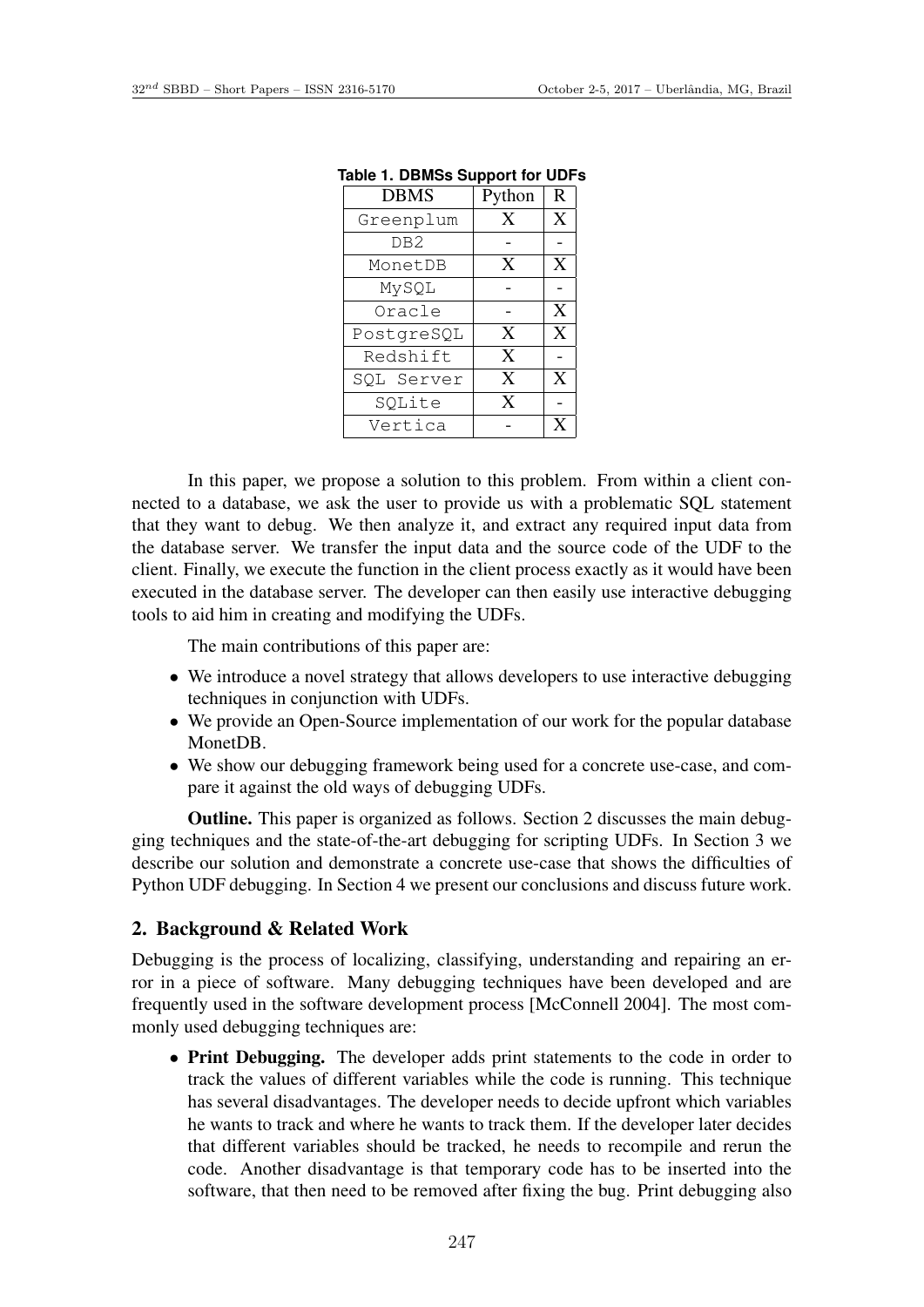works poorly in multithreaded programs, because print statements from different threads get mixed in the output stream.

- Log-File Debugging. Log-File debugging is similar to print debugging, however, instead of writing to a standard output stream the developer writes output to a logfile. This has an advantage over print-debugging, in that log files are kept around even after the console has been closed. However, it still suffers from many of the same problems as print-debugging, as it requires the source code to be altered by the programmer upfront.
- Interactive Debugging. Interactive debugging allows the developer to inspect the state of a program while it is running. It allows the developer to work interactively with the source code, printing any variables he thinks are relevant to the program, and even stepping through the code line-by-line. Certain interactive debuggers even allow the developer to change the source code while the program is running. This form of debugging can be used without any modification to the source code. The developer only needs to attach a debugger to a running program to start his debugging session.

Scripting languages have several popular interactive debugging tools. The two main types of tools are console debugging (i.e. REPLs) and IDEs. Python has many different options for both REPLs and IDEs, such as  $pdb<sup>1</sup>$ , IPython[Pérez and Granger 2007],  $PyDev<sup>2</sup>$  and PyCharm<sup>3</sup>. However, these cannot be used together with UDFs because these debugging tools need to control the code execution. This is not possible for code that runs within a database process, since the database controls the code flow. Consequently, developers of UDFs are forced to use either print or log-file debugging.

### 3. Debugging UDFs

The main issue with using interactive debuggers in conjunction with UDFs is that the execution of the UDFs happens inside the database server. To control the execution of the UDF, the debugger needs to be in control of the code. Hence, client-local execution of UDFs is necessary.

To accomplish client-local execution we transfer the UDF from the database server to the clients' machine and execute it in the local environment. A challenge here is that errors can be data-dependent, and the input data of the UDFs depend on the query that the UDF is used in. Consequently developers of UDFs often want to debug their UDFs in the context of a specific SQL query. To facilitate this, we allow developers to input an arbitrary SQL query that involves a call to the UDF they want to inspect. Both the UDF and the required input data are then transferred from the database and sent to the client. Afterwards they are either exported to a file for use in external IDEs, or directly executed in an interactive debugger.

The problem with transferring the input data of UDFs from the database to the client is that the amount of data can be very large. This is only required for debugging, however. The actual execution of the UDFs still occurs completely inside the database server. Still, it is possible that the clients' machine does not have space for all the required

<sup>1</sup>www.docs.python.org/2/library/pdb.html

<sup>2</sup>www.pydev.org

<sup>3</sup>www.jetbrains.com/pycharm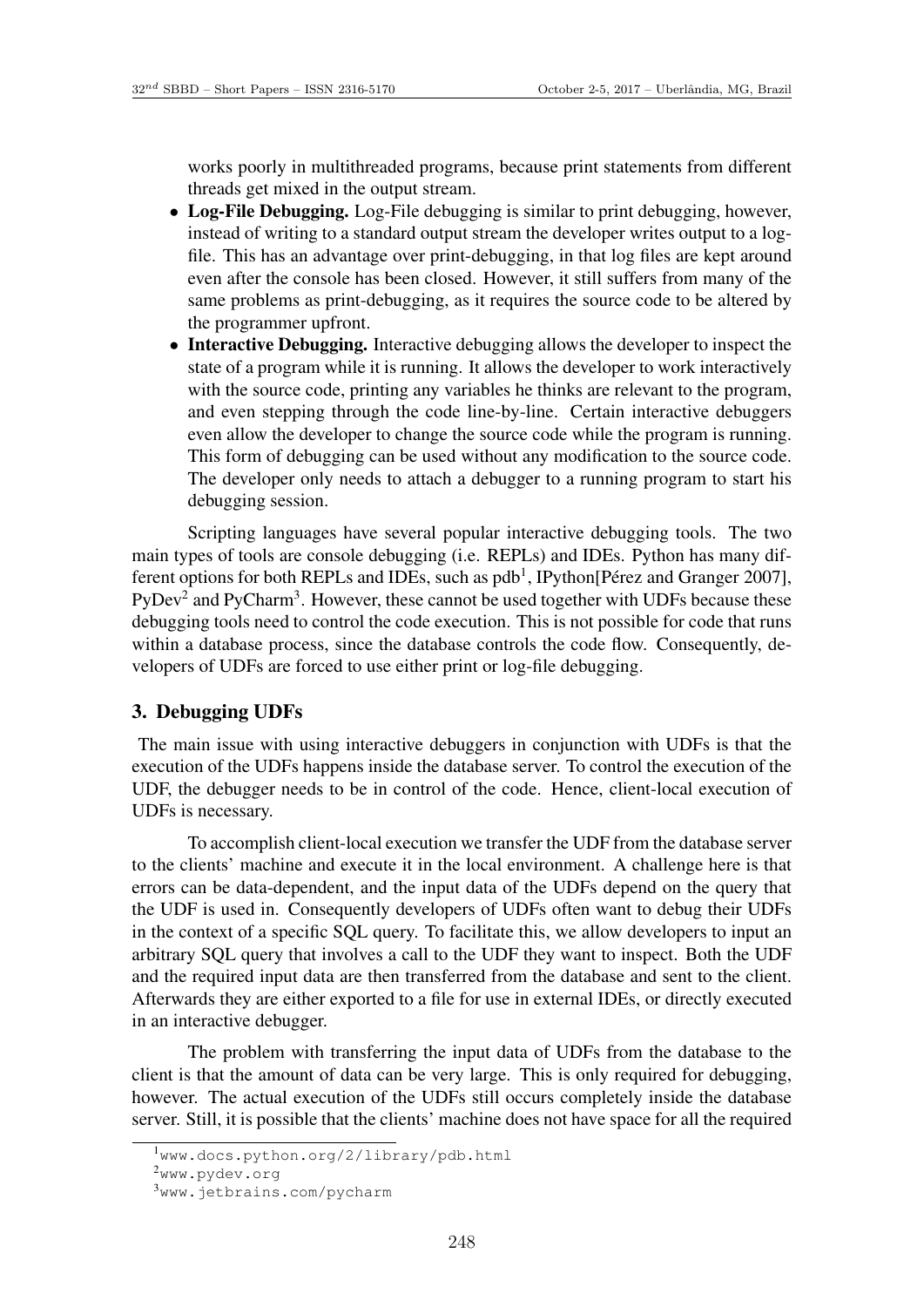input data. For this reason, we also introduce an optional sampling step that only transfers a uniform random sample of the data instead of the full input data set.

Listing 1 depicts an example of a UDF that is supposed to compute the mean absolute deviation of a given column using the following formula:

$$
\text{mean\_deviation}(X) = \frac{\sum |X - X'|}{N}
$$

where X represents a column, X' the columns' mean value and N the columns' size. However, the example has a bug. On line 9, the regular difference is calculated instead of the absolute difference, producing a semantic error (i.e., syntactically correct but logically incorrect). This bug can be fixed by computing the absolute difference instead. However, to locate the bug, the developer must inspect the values of variables throughout the programs' execution.

#### **Listing 1. Mean Deviation UDF**

```
1 CREATE FUNCTION mean deviation(column INTEGER)
2 RETURNS DOUBLE LANGUAGE PYTHON {
3 \mid mean = 0
4 for i in range (0, len(column)):
5 mean += column[i]
6 \mid mean = mean / len(column)
7 \mid distance = 0
8 for i in range (0, len(column)):
9 distance += column[i] - mean
10 deviation = distance/len(column)
11 return deviation;
12 };
```
To use print debugging to locate the error, the developer must alter the original source code. The source code must be modified to include print statements that track variable changes. Using Listing 1 as an example, print statements could be introduced after line 6 and 10 to track the mean and distance variables respectively. This solution requires many iterations, placing the print statements in different positions and tracking different variables. Each iteration includes a modification to the source code and requires rerunning of the function, which can be very time consuming. Finally, after finding and fixing the bug, the print statements must be removed.

We can see that print debugging is very cumbersome, and requires rerunning the query multiple times before the bug is found, even in this simple example. Listing 2 depicts how the developer can debug this function using our solution. First, the developer connects to a running database using the Python client (pymonetdb<sup>4</sup> for MonetDB). Then, the developer creates a SQL query involving the UDF, just as he would if he were to normally execute the query. However, instead of executing it, he calls either the debug function (line 5) for console debugging or the export function (line 6) for IDE debugging.

<sup>4</sup>www.pymonetdb.readthedocs.io/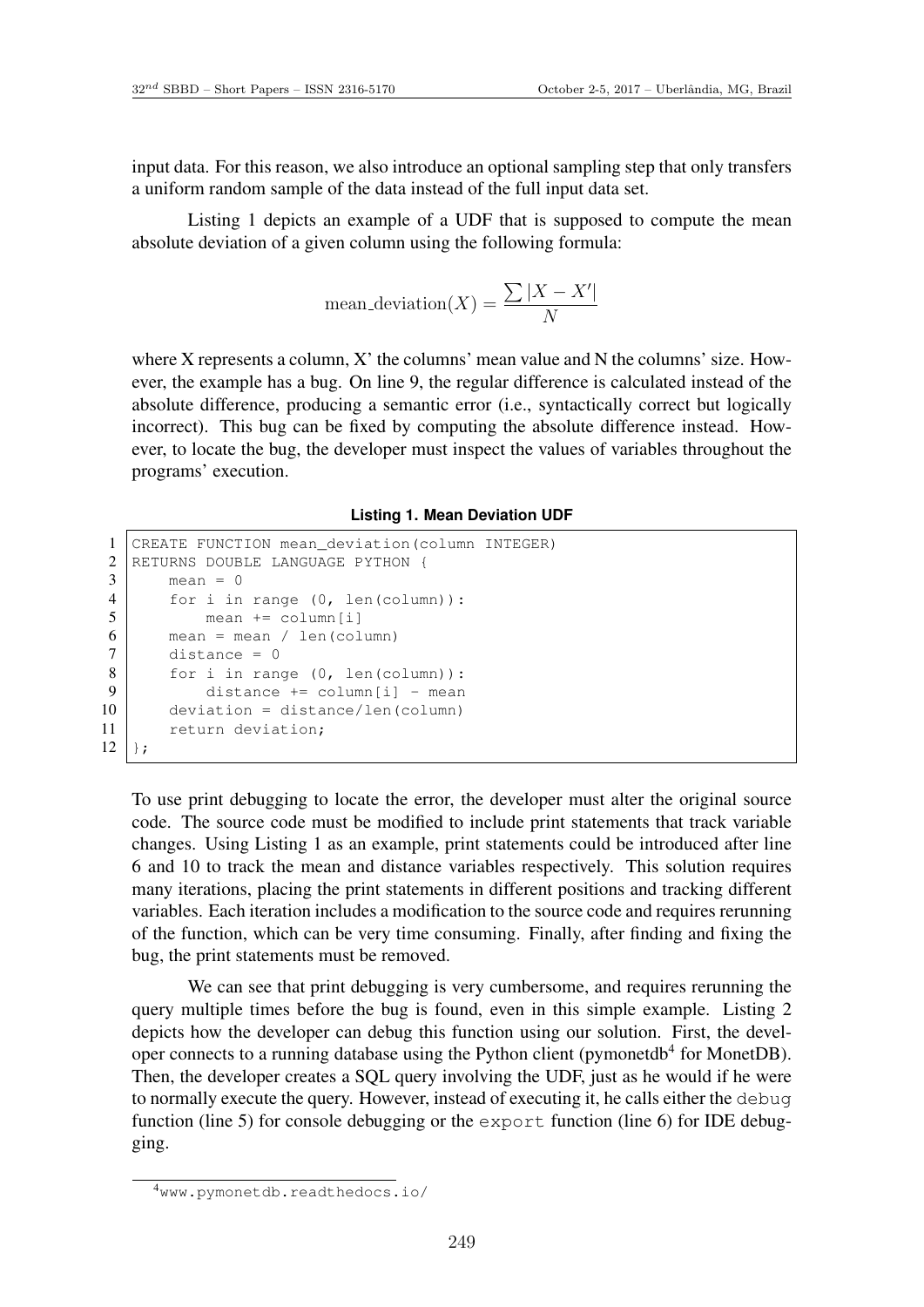### **Listing 2. Debugging UDFs using pymonetdb**

```
1 import pymonetdb
2 conn = pymonetdb.connect(database='demo')
3 c = conn.cursor()4 \text{ sql} = 'select mean\_deviation(id) from tables; '5 c.\text{delay}(sql, 'mean deviation')6 c.export(sql, 'mean_deviation')
```
The debug function directly executes the UDF inside the client environment and attaches an interactive console debugger (pdb) to the UDF. The developer can then use the debugger to step through the code, and obtain the values of variables throughout the codes' execution. In addition, the developer can set breakpoints or watchpoints to automatically monitor changes to variables.

The export function writes the UDF and the input data to a file, which can then be inspected by the developer and imported into an IDE of his choice. The IDE can then be used to interactively debug the function and step through the code.

Both functions take an optional sample parameter, that can be used to control the maximum allowed input size. This way, transfer of a large amount of data to the client can be avoided.

### Loopback Queries

MonetDB/Python supports loopback queries inside UDFs. Loopback queries allow users to query the database directly from within the UDF. The results of the query are converted to the host language of the UDFs. In Python UDFs, they can be can used through the conn object that is passed to every UDF. Loopback queries are useful because they can bypass cardinality restrictions of the relational querying model. Listing 3 depicts an example of a UDF that uses a loopback query to retrieve a classifier from the database, and subsequently uses the classifier on its input data.

#### **Listing 3. Loopback Queries**

```
1 CREATE FUNCTION classify(id INTEGER, value INTEGER)
2 RETURNS TABLE(id INTEGER, prediction STRING)
3 LANGUAGE PYTHON
\begin{array}{c|c} 4 & 4 \\ 5 & 6 \end{array}import pickle
6 res = _conn.execute("SELECT * FROM classifier WHERE name='RFC';")<br>7 classifier = pickle.loads(res['classifier'][0])
        classifier = pickle.loads(res['classifier'][0])8 return {'id': id, 'prediction': classifier.predict(value) }
9 };
```
Loopback queries are a challenge for client-local execution. Because the UDF no longer runs inside the database, it cannot be queried in the same fashion, hence they have to be modified to work in this scenario. One solution would be to run all the loopback queries when exporting the function and retrieving their results in addition to the input data of the UDF, however, this will not work in all scenarios because the queries themselves are not required to be constant and might depend on external data. Instead, the actual loopback queries must be issued to the database when the UDF is running. This can be done by maintaining an open client connection to the database during client-local execution.